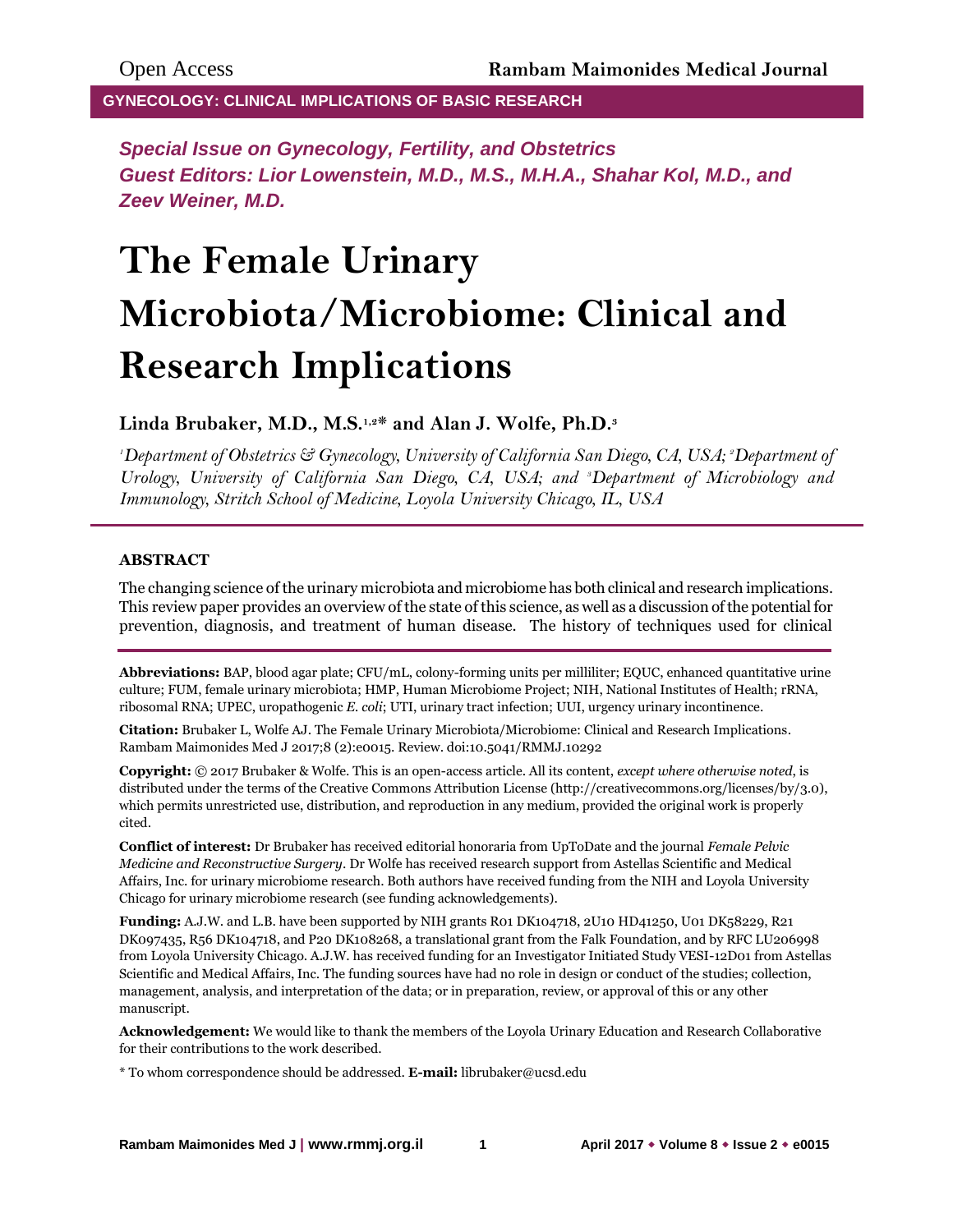detection of infection are placed into context along with the modern methods of bacterial detection and identification.

**KEY WORDS:** Female urinary disorders, urinary microbiome, urinary microbiota

#### **INTRODUCTION**

Human microbiome research has provided opportunities for new insights into prevention, diagnosis, and treatment of human disease. The Human Microbiome Project, a major research initiative funded by the National Institutes of Health (NIH), began the process of cataloguing the core microbial composition of healthy adults to determine how changes to microbial communities (microbiota) affect human health. To identify microbes, these projects did not rely on traditional culture techniques used clinically to identify pathogens; instead, they relied on DNA-sequencing approaches that differ from the tests that clinicians use to study human DNA. One DNA-sequencing approach, 16S ribosomal RNA (rRNA) gene sequencing, detects variable portions of a gene present in all bacteria. To identify the bacteria present in a mixed sample, such as feces or urine, the patterns (sequences) of the detected portions are matched to known sequences.

Using 16S rRNA gene and other modern sequencing techniques, researchers have determined the microbial composition of healthy skin,<sup>1,2</sup> gastrointestinal tract, $3-5$  mouth, $6-8$  and vagina. $9-12$  Multiple clinical correlations have been discovered—the list grows daily. For example, investigators have documented microbiota alterations associated with neonatal necrotizing enterocolitis, cystic fibrosis, Crohn's disease, some forms of sexually transmitted genitourinary disease, bacterial vaginosis, and pregnancy.13–<sup>17</sup> To date, the most-studied microbiome is that of the gastrointestinal tract; researchers have observed strong linkages between the gut microbiota and common conditions such as obesity.18,19 Important treatment advances in clinical treatment have been made, such as fecal transfers for treatment of refractory or life-threatening *Clostridium difficile* gastrointestinal infection.

Although the female urinary microbiota (FUM) was not included in the original or subsequent demonstration Human Microbiome Project(HMP), there is now a growing body of evidence confirming the presence of the FUM in adult women. Urinary microbiome researchers have used 16S rRNA sequencing to detect bacterial DNA in the human

female bladder of women without clinical infection, regardless of the presence or absence of other urinary tract symptoms.20–<sup>23</sup> To obtain evidence of live microbes in urines deemed negative by traditional urine culture techniques, researchers developed enhanced culture techniques.21,24–<sup>26</sup> These enhanced techniques, described in detail later in this review, confirmed that sequenced urinary bacteria are alive and confirmed the presence of a microbial community in the urinary bladders of adult women—the FUM. These reproducible independent findings change the commonly held misconception that the bladder is a sterile environment—it is not.

Studies to date reveal that the FUM is composed of a mixture of bacteria (as well as less-studied viruses and fungi), and there is solid evidence that the characteristics of the FUM appear related to certain common urinary conditions, such as urgency urinary incontinence (UUI)<sup>20,21</sup> and urinary tract infection (UTI).27–<sup>29</sup> This review provides context, interpretation, and perspective on our current understanding of the FUM; in addition, we highlight research challenges and frontiers. This review does not include male, pediatric, neurogenic, or obstetric populations, or include upper urinary tract conditions, e.g. urinary stones.

## **OVERVIEW OF HUMAN MICROBIOME SCIENCE**

The dual concepts that most human body sites are colonized with bacteria and that the majority of those bacteria are non-pathogenic are recent entries into clinical thought. Because 150 years of medical studies tended to focus on disease-causing (pathogenic) bacteria, we know very little of the human body's natural and generally non-pathogenic residents (microbiota, often called normal flora or commensals). The microbiota are quite numerous; in the human body, there are 10 microbes for every one human cell, and the vast majority of those microbes are not pathogens. Indeed, we cannot live without them. They degrade complex carbohydrates, generate energy, synthesize vitamins, educate our immune systems, and protect us against invading pathogens.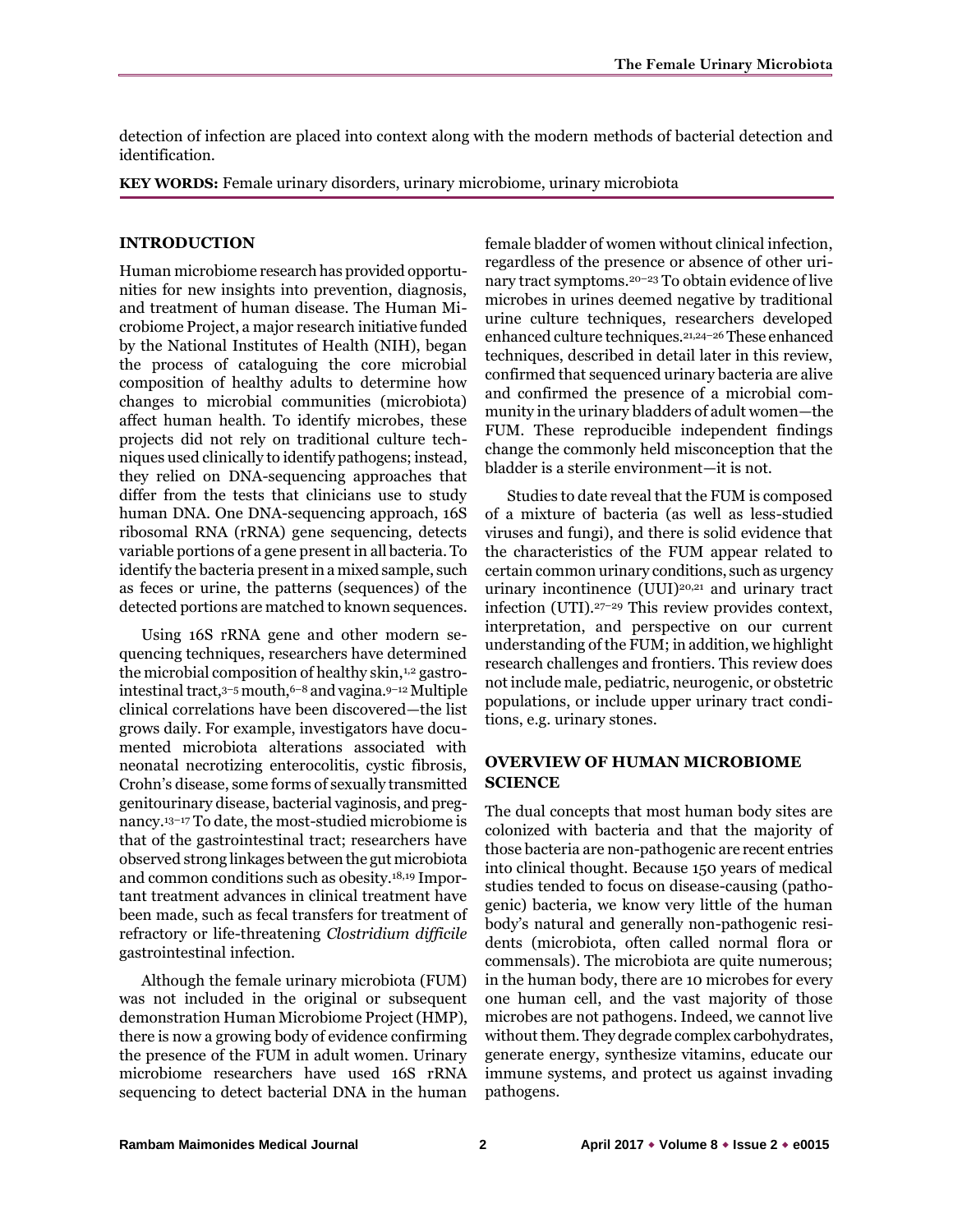Researchers associated with the Human Microbiome Project (HMP), a major research initiative funded by the National Institutes of Health (NIH), performed the first large-scale mapping of the human microbiota. To detect and identify individual members of the microbiota, they primarily used culture-independent, DNA-based methods (most often 16S rRNA gene sequencing) developed by microbial ecologists and tools funded by the Human Genome Project. The HMP researchers initially studied the gut microbiota because samples from this heavily colonized (high biomass) environment are easy to collect, there exists substantial diversity between individuals,<sup>3</sup> and differences were previously reported in health and disease states.<sup>30</sup> These researchers quickly expanded their efforts to sample the microbiota of 242 healthy, mostly young individuals, collecting samples from 18 body habitats from 5 major body areas: GI tract, mouth, vagina, skin, and nasal cavity.<sup>31</sup>

This seminal work provided a framework for researchers to characterize human microbiota in health and disease. Human microbial community structures are complex, and there can be significant variations between individuals and within individuals over time. To date, however, a limited number of studies have described the longitudinal communities within individuals.<sup>32</sup> The continuing human microbiome research suggests the paradigm of humans as supraorganisms with complex interactions of microbial and human cellular as well as genetic components. Much remains to be learned; yet, fundamental discoveries are already informing human health.

Beyond the simple concept that microbes are present, certain community characteristics can describe the microbiota. For example, descriptors based on the most prevalent microbe may help describe a community and distinguish it from other communities. In order to better characterize microbial community attributes, human microbiome investigators have developed a qualitative approach using identification by community type; they are called enterotypes in the gut,<sup>33</sup> community state types (CSTs) in the vagina,<sup>15</sup> and urotypes in the urine.<sup>21</sup> To determine community types, bacterial profiles are clustered together based on taxonomic similarity. Those clusters are tested for their statistical association between individuals and diseases. This method of community characterization has

been used to describe the different enterotypes that are correlated to one's diet, obesity, or Crohn's disease.33–<sup>35</sup>

Significant advances in our understanding of the vaginal microbial community occurred using HMP data to describe community state types. While it had been previously known that the vagina is highly colonized with bacteria (high biomass), we now know that the vaginal microbiota of women of reproductive age tends to fall into one of five community state types (community groupings by dominant microbe). Only one community state type is dominated by a diverse group of anaerobes, including *Anaerococcus*, *Peptoniphilus*, *Prevotella*, *Streptococcus*, *Atopobium*, and *Gardnerella*. <sup>15</sup> The remaining community state types are dominated by different species of *Lactobacillus* (*L. crispatus*, *L. gasseri*, *L. iners*, and *L. jensenii*, respectively). 15

Another approach to description of the human microbial community uses ecological parameters, including diversity, stability, and/or resilience. 36 Recently, Lloyd-Price and co-workers delineated the current understanding of the characteristics of "healthy" microbiota.<sup>36</sup> Despite multiple challenges to the dichotomous usage of the term "healthy microbiota," several key observations can be made. First, community characteristics often depend on attributes of more than a single microbe and commonly feature a "core" set of microbes. Second, the core functions of the "healthy" microbiota are often quite similar, despite variability in the metagenome of the human microbiota (i.e. the genomes of all members of the microbiota). Thus, even in the absence of disease, microbiota in many areas of the human body have a large degree of interpersonal diversity.<sup>31</sup>

Human microbial communities respond to environmental context; this has been best studied in the human gut, where strong evidence supports the relationship between microbial variation, dietary intake, and body mass index. The clinical implications of these relationships are significant, as researchers have documented clear connections with the human brain.<sup>37</sup> Given the central role of the nervous system in urinary control, the urinary microbiota likely has some forms of central nervous signaling that is yet to be discovered. These future discoveries may help unlock mysteries that have limited our insights into common urinary disorders in adult women.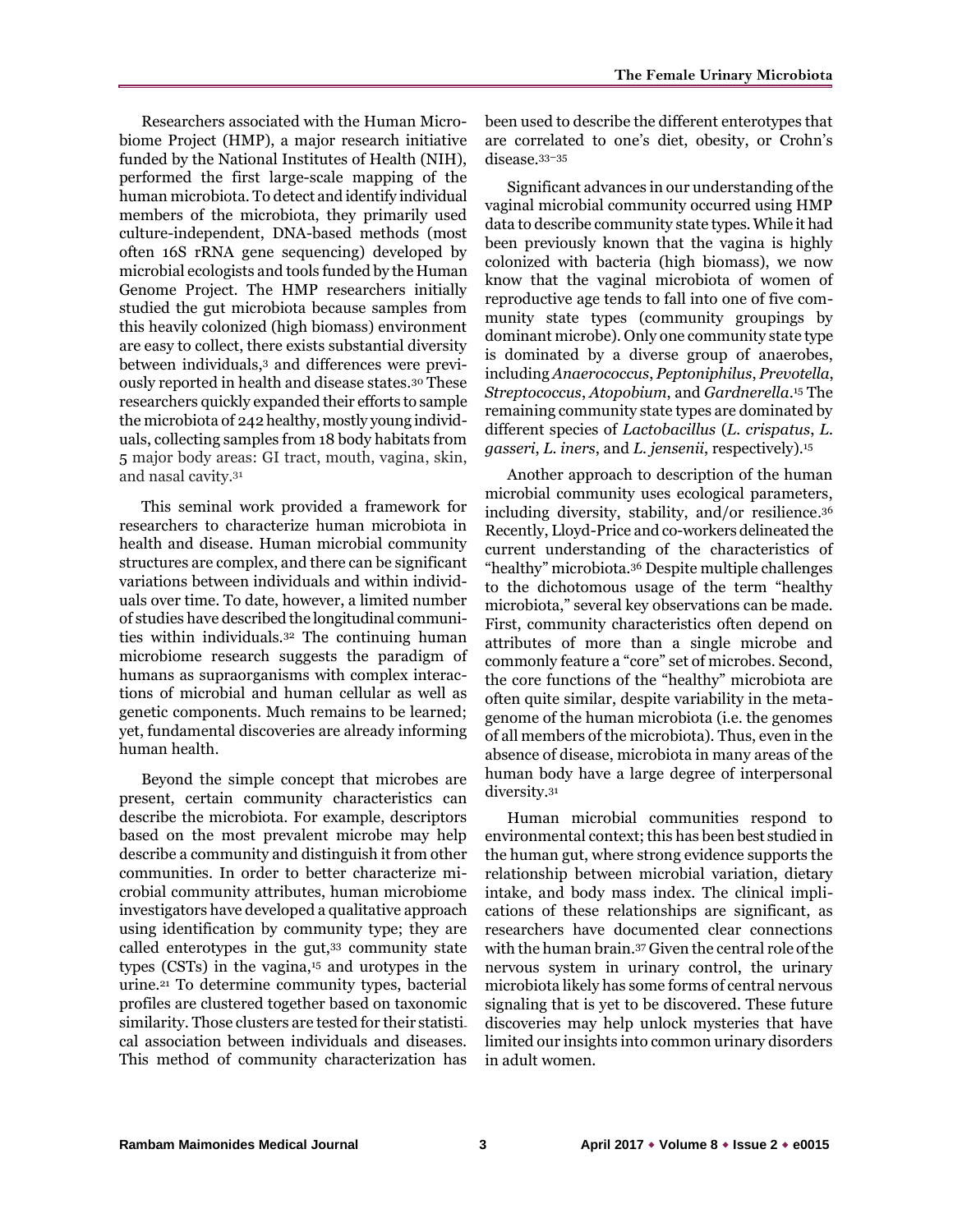# **THE EVOLUTION OF URINARY TRACT BACTERIAL DETECTION**

Clinicians may often empirically treat symptoms caused by suspected uropathogens. Beyond a simple symptoms history, the clinician may rely on ancillary testing, such as office-based dipstick assessment of a fresh urine sample. These officebased dipsticks do not have a role in identifying specific uropathogens; rather, these tests screen for factors known to be associated with UTI, such as leukocyte esterase and nitrates. While this clinical practice has been considered pragmatic, expediting care to patients, it has the risk of resulting in unnecessary antibiotic use. As the collateral consequences of systemic antibiotic use are better understood, clinicians and patients alike must become better stewards of antibiotics.

Since the mid-1950s, the gold standard for detection of uropathogenic microbes has been the standard clinical microbiology urine culture protocol, a method originally designed to detect patients with pyelonephritis.<sup>38</sup> Unfortunately, use of the standard urine culture has been expanded well beyond this original purpose, without any empirical evidence that this generalization was valid. Although most clinicians consider the standard urine culture to be the gold standard for identifying the pathogens assumed to be causing infection in the urinary tract, including cystitis (bladder infection) and pyelonephritis (kidney infection), problems do exist. First, the common threshold for an infection diagnosis (i.e.  $\geq 10^5$  colony-forming units per milliliter [CFU/mL] of a known uropathogen) is debated, as several studies argue that lower thresholds should be used to detect significant bladder infection in symptomatic women.39–<sup>42</sup> More problematic is the fact that most bacteria do not culture by standard urine culture protocols, which were designed to detect common fast-growing pathogens with basic nutrient needs and no aversion to oxygen, especially *Escherichia coli*, the most common UTI cause. As the standard protocol does not detect anaerobes, slow growers, or bacteria with complex needs, most urine cultures are deemed negative, even though they do contain bacteria, as shown by DNA sequencing. Because it is very sensitive, sequencing of DNA challenges the role of the standard urine culture as a gold standard. However, researchers and clinicians alike must be extremely careful about contamination from other sources (not unlike traditional urine testing). The earliest DNA sequencingbased study of urine obtained from the female

urinary bladder was carefully controlled to avoid contamination by bacteria from other sites (such as vagina, gut, or skin). To control for possible contamination of the sample by skin microbes, samples obtained by suprapubic aspiration (intraoperative) were compared with simultaneously obtained control swabs of the sample site and samples from suprapubic needles that punctured the skin, but did not enter the bladder. The suprapubic aspirated urine samples also were compared to those obtained by transurethral catheterization. This comparison revealed that urine obtained by transurethral catheter and suprapubic aspirate closely resembled each other microbiologically. In contrast, bacteria in "clean catch" mid-stream urines more closely resembled the bacteria found in vaginal swabs. This confirmed that urine taken directly from the bladder contains bacteria, as suprapubic aspiration bypasses the vagina. It also confirmed that transurethral catheterization was a proper urine collection method for study of the bladder microbiota and that voided "clean catch" was not.<sup>23</sup>

While it is likely that bacterial detection using point-of-care DNA-based tests will move into clinical settings in the near future, sequencing is not practical for most clinical settings at this time. Instead, improvements in urine culture techniques offer an alternative that can be implemented immediately in most clinical laboratories.

# **HOW CULTURING WORKS—ADVANCES IN CULTURING TECHNIQUES: DETAILS FOR CLINICIANS**

Historically, clinically relevant organisms have been classified and named using morphologic and phenotypic comparisons to type (i.e. typical) strains described in standard references, e.g. *Bergey's Manual of Systematic Bacteriology* and the *Manual of Clinical Microbiology*, 43,44 or to those found within the American Type Culture Collection (ATCC). This practice has significant limitations for characterization of the large number of microbial species that may reside in a complex microbiota.

To remind readers, the taxonomic hierarchy moves from more general to less general, with domain, kingdom, phylum—followed by class, order, and family—and more specifically genus and species. Typically, clinicians are used to microbial names that describe a bacterium by its genus and species, such as *Escherichia coli*. For this organism, the genus is *[Escherichia](https://en.wikipedia.org/wiki/Escherichia)* and the species is *coli*.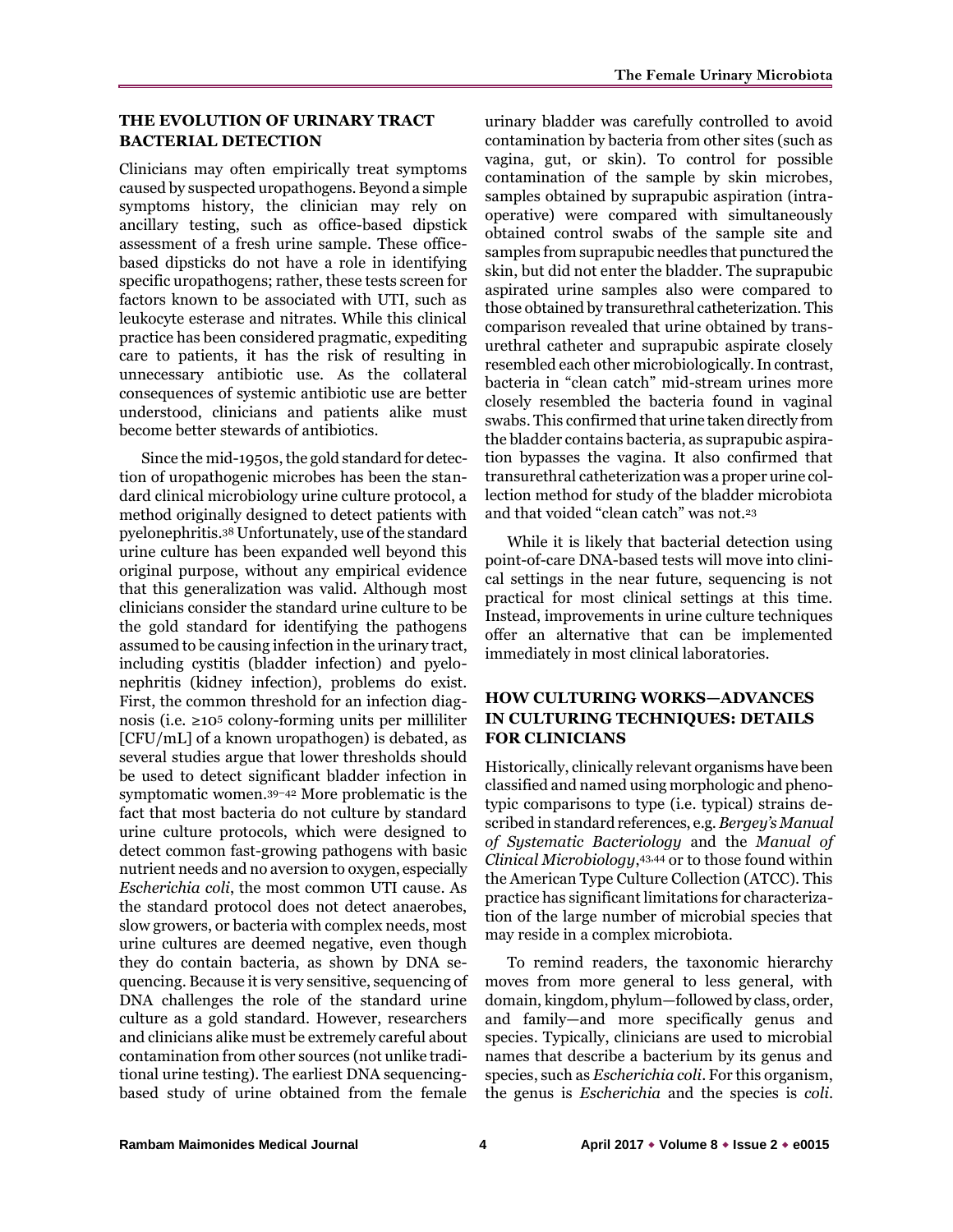Within *E. coli*, however, are multiple strains with varying characteristics. Some *E. coli* strains are pathogenic: for example, strains that are uropathogenic (UPEC), enterohemorrhagic (EHEC), or enterotoxigenic (ETEC). Many clinicians are not aware, however, that the majority of *E. coli* strains are non-pathogenic and instead are members of the "healthy" intestinal microbiota. Indeed, some *E. coli* strains are used as probiotics.<sup>45</sup>

Most clinical urine samples are collected from voided urine, despite the known risk of contamination from the vulva. The urine is sent to the laboratory using a tube meant to inhibit growth during specimen transport. Standard urine culture techniques involve plating of a prespecified aliquot of urine onto culture media. Although there are slight variations across clinical laboratories, a typical protocol is performed by inoculating 0.001 mL of urine onto each of two different media (5% sheep blood agar plate [BAP] and MacConkey agar) and streaking each plate surface to obtain quantitative colony counts. After incubation under aerobic conditions at 35°C for 24 h, each separate morphological colony type is counted and identified in any amount. Because the plated volume is 0.001 mL, the detection level is 10<sup>3</sup> CFU/mL, represented by 1 colony of growth on either plate. When no growth is observed, the cultures are reported as "no growth" (of bacteria at lowest dilution, i.e. 1:1,000).

Many members of the FUM detected by sequencing do not grow under standard urine culture conditions. However, simple refinements to the standard urine culture protocol (increased volume, various growth conditions, increased duration of incubation) allow detection of many additional urinary microbes. For example, our research team established an improved protocol called enhanced quantitative urine culture (EQUC) that dramatically improves detection of clinically relevant urinary microbes.<sup>25</sup> Others have established similar approaches.24,26 We recently recommended a streamlined version of EQUC for use in clinical microbiology laboratories that uses the following conditions: 0.1 µL urine obtained by transurethral catheter plated onto BAP, MacConkey, and colistin nalidixic acid (CNA) agars, with incubation of all agars in  $5\%$  CO<sub>2</sub> for 48 h. 28

The information from the improved urine culture techniques provides a more complete reporting of the microbes present in an individual's urinary microbiota. However, with this additional information comes the challenge of clinical interpretation. The new paradigm acknowledges the possibility of a spectrum of organisms ("good" and "bad") within the FUM. For example, several studies provide evidence of the presence of protective FUM members.21,27 Thus, the clinician must determine the appropriate treatment, while recognizing that the clinical goal is no longer to kill all microbes that are present.

# **HOW SEQUENCING WORKS—DETAILS FOR CLINICIANS**

Earlier in this paper, we provided an overview of how sequencing works. Here, we provide additional information to enhance the clinician's understanding of this foundational technique. The most common high-throughput DNA-sequencing technologies generate relatively short sequence reads (~250–400 base pairs); however, these massively parallel sequencing approaches (often called next-generation sequencing or NGS) produce many sequences and thus yield great depth of a single sequence or extensive coverage of a genome. Two types of sequencing strategy exist: whole-genome and metagenome. Whole-genome sequencing is used to delineate the genome of a particular bacterium; thus, it starts with an isolated pure culture. In contrast, metagenomic sequencing is performed on mixed populations, such as a swab, feces, or urine, with the intent to identify the diverse bacteria present in that mixture. Each strategy uses a different method to turn the large amounts of short sequences into valuable information.

Human Microbiome Project research has generally relied on 16S rRNA sequencing to classify bacteria within a clinical sample. The 16S rRNA gene is highly conserved amongst bacteria.46–<sup>48</sup> Within the gene, however, some portions evolve. Thus, conserved sequences are interspersed with hypervariable sequences. The latter contain specific sequence differences that are used to measure phylogenetic relatedness. There are nine of these hypervariable sequences, and together they contain sufficient genetic differences to identify most bacteria to the species level. However, the information available in a single hypervariable region suffices for assignment only to the family or genus levels. Furthermore, the method is not quantitative because it relies on amplification by the polymerase chain reaction. Since different sequences amplify at different rates, the number of sequence reads from different samples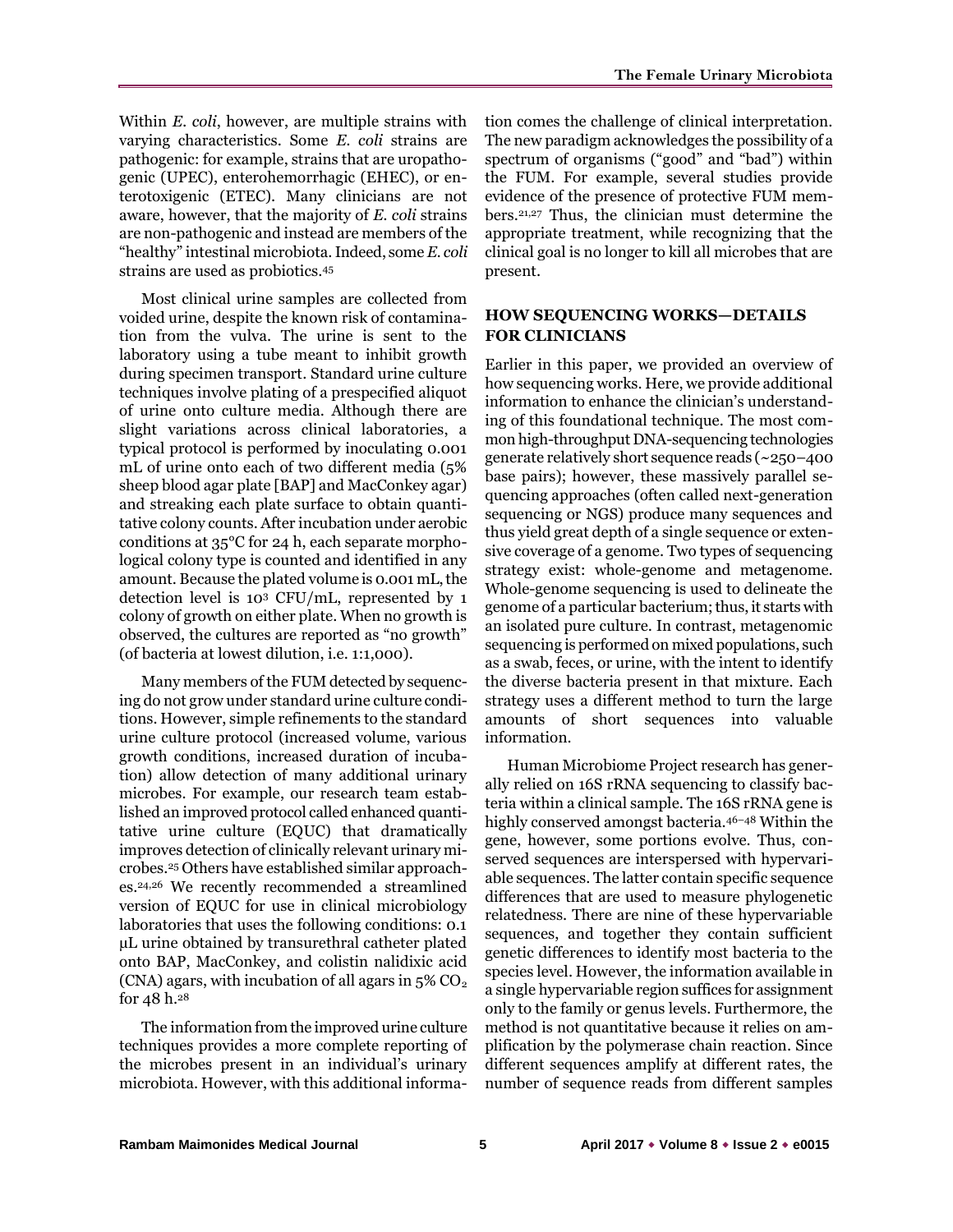cannot be directly compared. Instead, researchers compare these data qualitatively, looking at the relative amounts of bacteria, rather than the numbers of raw sequences.

### **WHAT WE KNOW NOW ABOUT THE FUM AND HOW WE LEARNED IT**

Since the first publication in 2012 describing the presence of bacteria in the female urinary bladder,<sup>23</sup> researchers have learned a significant amount about the FUM in health and in women affected by common urinary disorders. As expected, compared to the human gut or oral cavity, the FUM has fewer organisms and is less complex.

We have learned that the FUM is detected in nearly all, but not every, urine analyzed. Using the prior dogma of "sterility," it is tempting to call this minority of urine "sterile"; however, even using the sensitive technique of sequencing, it is likely that certain FUM microbes are below our current limits of detection. Thus, we recommend the description of "below detection limits" rather than "sterile" to describe urine specimens that have no sequenced bacterial DNA.<sup>49</sup>

In the majority of urine samples that provide 16S rRNA sequences, a main feature of the FUM is its tendency to be dominated by a single genus, most often by *Lactobacillus.* Less commonly, *Gardnerella*, *Streptococcus*, *Staphylococcus*, or *Corynebacterium* may be the dominant genus*.* Much less often, the genera *Aerococcus*, *Actinomyces*, or *Bifidobacterium* dominate. Sometimes, the dominant taxon is the family Enterobactericeae, which contains the genus *Escherichia.* In a subset of women, there is no dominant genus or family. A second feature is the diversity of microbes within the community. The FUM of some women have many organisms, while others have very few or even only a single detected microbe (essentially a monoculture).<sup>20-22,25,28,49,50</sup>

The relationship with adjacent pelvic microbial niches, notably the vagina and the gut, is not well understood, although studies are underway. Researchers are working to determine whether the bladder and vagina share a common community of microbes, whether microbes move between these niches, and if some microbes favor one niche over another. *Lactobacillus* species are common dominant members of the vaginal microbiota and are considered to be protective. Studies thus far reveal that while *Lactobacillus* is present within both microbial niches, the specific species of *Lactobacil-*

lus may vary.<sup>9-12,20-22,25,28,50</sup> Moreover, there appears to be a relationship to clinical status, with *L. gasseri* being more common in the bladders of women with UUI and *L. crispatus* being more common in women without lower urinary tract symptoms.<sup>21</sup> These findings suggest that the role of *Lactobacillus* may differ in the bladder compared to the vagina. As research teams sequence the genomes of strains isolated from different pelvic floor sites of the same individual, we will gain insight into these important relationships.

Little is known about the specific role of FUM organisms. Certain microbes have characteristics that protect against uropathogens by producing antibiotics, antimicrobial peptides, and/or other antimicrobial compounds that inhibit or kill other microbes. For example, certain *Lactobacillus* species that colonize the vagina excrete lactic acid and hydrogen peroxide, inhibiting the growth of uropathogenic *E. coli*. 51Microbes can also inhibit pathogens by outcompeting them for host receptors<sup>52</sup> or scarce nutrients.<sup>45</sup>

The stability of the FUM requires further study. It is well known that the vaginal and gut microbiota are able to rapidly change microbial composition. Such studies have yet to be performed in the FUM. And, researchers must learn whether changes in the vagina and/or gut are accompanied by changes in the urinary microbiota.

# **THE IMPORTANT QUESTIONS FOR CLINICAL CONDITIONS OF INTEREST**

Increasingly, clinicians are faced with the knowledge of the collateral effects of systemic antibiotic use. The disruption to healthy microbiota is well known following a single course of systemic antibiotics; this is exacerbated in patients with multiple, repeated exposures to systemic antibiotics. We now have an opportunity to improve clinical precision of treatment and potentially expand prevention and treatment efforts. Clinicians should be able to improve antibiotic stewardship, reducing the use of antibiotic to the minimum necessary exposure. In addition, post-antibiotic therapies may be implemented to assist the body with restoration of a healthy microbiota. It is possible that future efforts may include non-antibiotic therapies aimed at optimizing the FUM—for treatment, as well as prevention, of certain urinary disorders.

As our knowledge of the FUM expands, there are research opportunities to investigate the etiology for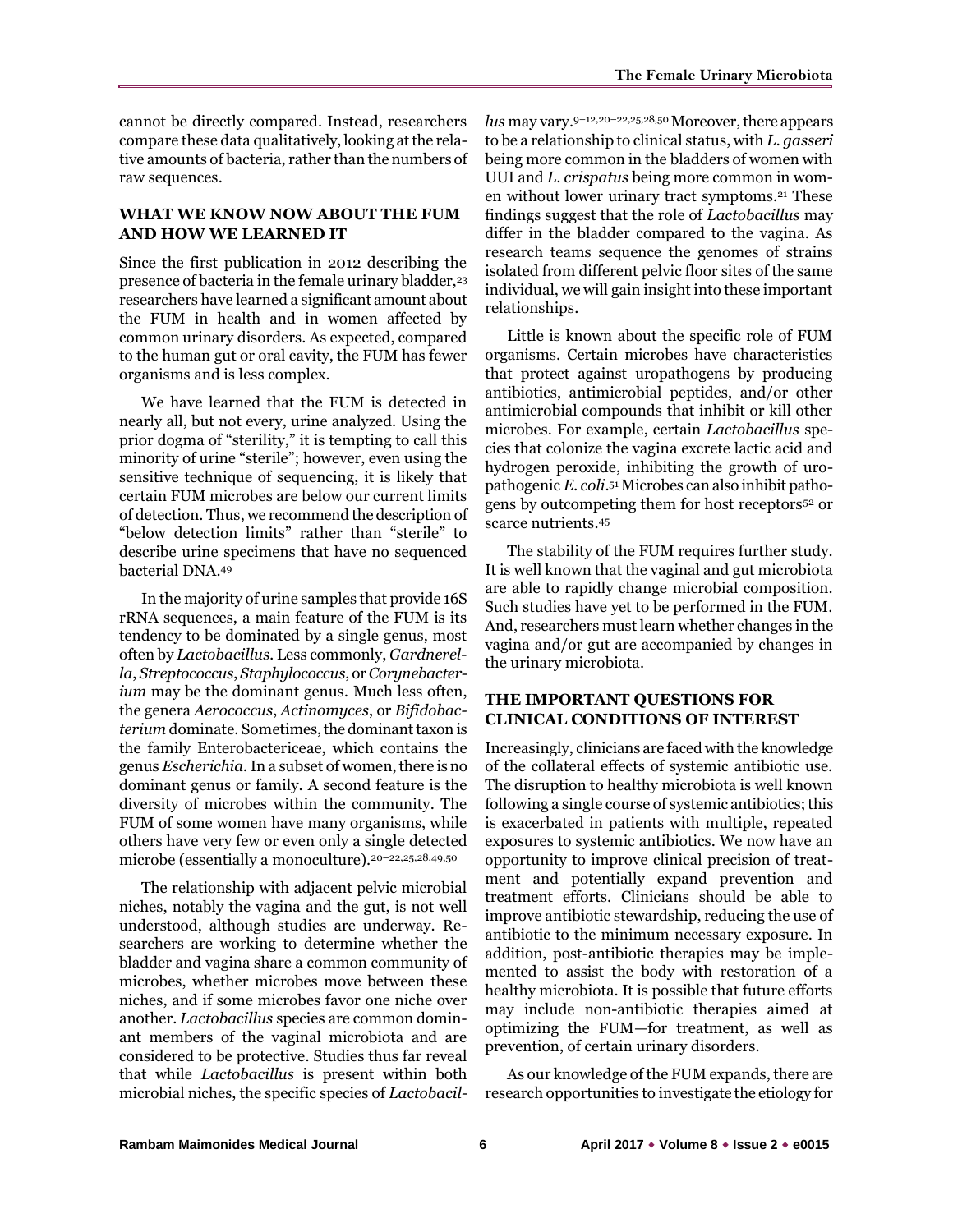a wide spectrum of poorly understood lower urinary tract disorders, including simple and recurrent UTI, overactive bladder syndrome, and UUI. It is possible, and indeed likely, that previously unrecognized microbes may play pathogenic roles alone or in combination with other members of the FUM, while others have protective, preventative roles.

Urgency urinary incontinence is a common disorder, affecting many adult women who experience bothersome urinary urgency, frequency, and urgency incontinence. Symptoms of UUI are highly variable within individuals and among affected women. Many affected women have persistent symptoms, despite some treatment efficacy from behavioral techniques, oral medications, and a variety of other modalities. Research into FUM shows an association between UUI symptom severity and certain FUM characteristics, including the number and variety of microbes detected. In addition, there are statistical associations between UUI symptoms and several bacterial species, including *Actinomyces neuii*, *Actinotignum schaalii* (formerly *Actinobaculum schaalii*), *Aerococcus urinae*, *Corynebacterium coyleae*, *Corynebacterium riegelii*, *Oligella urethralis*, and *Streptococcus anginosus*. <sup>21</sup> Several of these species are considered uropathogens; however, most would not be detected by standard urine culture, highlighting the need for the improved urine culture techniques described earlier in this paper. In a clinically significant study, researchers have detected differences in certain FUM characteristics of pretreatment urine samples that appear to predict response to treatment with UUI medication. There was less microbial diversity in women who responded to oral medication UUI treatment than in those who did not or who required increased medication doses.<sup>49</sup> These early studies suggest that UUI is heterogeneous and can be further phenotyped by FUM characteristics. This may allow a more personalized approach to UUI treatment, perhaps modulating FUM characteristics for a more favorable treatment response.

Another clinical area of importance for FUM research is the relationship with UTI. Readers are aware that the prior clinical concept of microbes in the female urinary bladder was dichotomous and limited to "sterile" versus "infected." Because this dichotomy was not absolute, a third category was invented and termed "asymptomatic bacteriuria" to describe the clinical situation whereby a patient who does not have typical UTI symptoms has a positive standard urine culture. The therapeutic goal for UTI treatment is killing microbes with antibiotics. To date, we have not harnessed the innate human ability to prevent or fight uropathogens. For example, modulation of the urinary microbiota has not been utilized, and there is limited use of bacteriotherapy (such as microbial transplant).

Simple UTIs are common, relatively easily diagnosed, and often empirically treated. Treatment is typically based on eradication of a single uropathogen that has invaded the otherwise "sterile" bladder. However, in urogynecologic populations, clinicians also may find the simple diagnosis of UTI challenging, given the coexistence of frequency and urgency, chronic conditions for many urogynecologic patients.

Very little has been done to reduce the risk of UTI, especially during high-risk events such as genitourinary surgery, during which an estimated 20%–40% of patients experience at least one postoperative UTI. To date, research has confirmed that it is possible to identify a group at increased risk of UTI following surgery<sup>53</sup> and reduce that risk with non-antibiotic therapy.<sup>54</sup> These initial efforts highlight the possibility of dramatic reductions in surgery-associated UTI.

An important subset of women suffers from recurrent UTI. These patients experience life disruption from the frequent intrusion of symptomatic infection and repetitive courses of systemic antibiotics and/or low-dose antibiotic regimens for prevention of UTI recurrence.<sup>55</sup> Researchers have learned that hormonal status appears related to FUM diversity<sup>50</sup> and that an estrogenized genitourinary environment is likely beneficial for UTI reduction.<sup>56</sup> Other results suggest that predominance (most often by *Lactobacillus* species) is typical of the bladder microbiota of hormone-positive women.<sup>50</sup> This association is consistent with the clinically useful role estrogen has in suppressing recurrent UTI in certain hypoestrogenic women.<sup>57</sup>

Clinicians also may treat patients with various lower urinary tract symptoms of unclear etiology, urinary urgency, frequency, and/or bladder pain. Often, however, the usual work-up, including the standard urine culture, is negative. Many clinicians believe that the spectrum of bladder pain conditions has an "infectious" etiology, although previous culture-based microbial detection methods have not confirmed this suspicion. The long-held suspicion may be correct, as recent studies, using DNA-based approaches and voided urine samples, suggest that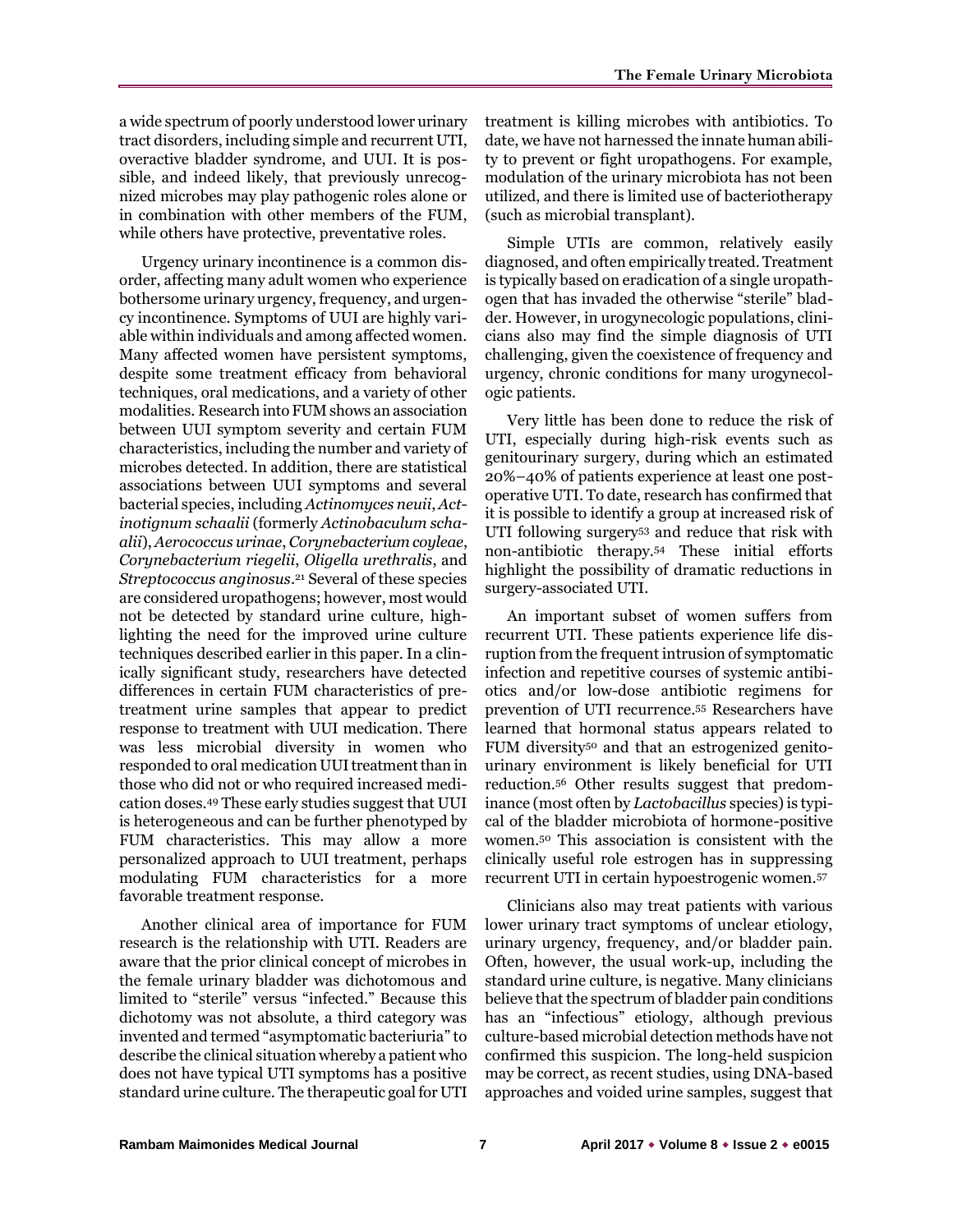there may be a microbial component to these symptoms.58,59 Confirmation from on-going studies is underway using catheterized samples, in order to distinguish vulvo-vaginal contaminants from true members of the resident bladder microbiota. Until the results of these studies are available, affected patients and their clinicians may benefit from the use of enhanced urine culture techniques, described earlier in this paper.<sup>28</sup> The results of these improved studies may help identify microbes not generally recognized as uropathogens; in select patients, these organisms may contribute to symptoms. For example, see Prigent et al. and Lotte et al.<sup>60,61</sup>

#### **FUM RESEARCH PRIORITIES**

Now that we know that the FUM exists, what should clinicians expect? First and foremost, we must determine whether EQUC outperforms the standard urine culture protocol in terms of patient outcomes. Evidence that the standard urine culture misses 90% of the microbes detected by EQUC,<sup>21,25,49</sup> and 50% of known or suspected uropathogens,<sup>28</sup> suggests that diagnosis by EQUC will improve outcomes. Clinical trials should be designed and executed. During their design, clinicians and clinical microbiologists must take into account the lack of therapeutic algorithms and/or antibiotic sensitivity profiles for several emerging pathogens detected by EQUC, especially Gram-positives. To avoid vulvovaginal contamination and thus facilitate data interpretation, the urine samples to be tested must be collected by transurethral catheter or suprapubic aspirate. The results of such trials certainly would include comparative patient outcomes, but also evidence of failed therapeutic strategies and/or the presence of microbes not considered to be uropathogens.

The FUM can be diverse. From more than 1,000 study participants, researchers have detected almost 300 different species in about 150 different genera. What are those bacteria doing? Which ones are beneficial and should be protected? Which ones are pathogenic? Do presently unknown pathogens cause disorders that currently have no etiology, such as UUI and painful bladder syndrome? Do some bacteria (e.g. *Gardnerella vaginalis*) facilitate colonization by uropathogens such as UPEC? Do others inhibit the growth of pathogens? How do beneficial and pathogenic bacteria interact with the urothelium and its innate immune system?

### **CONCLUSIONS**

Astute clinicians will be faced with new paradigms for common urinary disorders—these paradigms will include the role of the human microbiome and the urinary microbiota. Clinicians must learn about the female urinary microbiota in order to understand research advances, as well as changes in clinical care algorithms. Improved clinical urine culture techniques will better describe the urinary microbes present at the time of sampling. Clinicians are likely to move away from the simplistic therapeutic goal of "killing microbes with antibiotics"; evolving therapies to enhance the beneficial microbes in the urinary community may replace or augment the current limited role of antibiotics. Beyond selection of an immediate treatment, clinicians must determine the relevance of the additional microbes detected with improved techniques. Further research is needed to determine whether these microbes are relevant to clinical conditions of interest. Our goal is to restore health, including restoring healthy microbial communities in the urinary system.

At this time, clinical use of improved culture techniques that provide additional microbial information may be of particular relevance for women whose standard urine cultures show no growth and whose symptoms persist. Vague clinical laboratory reports that suggest the presence of "mixed urethral flora" on a catheterized specimen are not clinically useful and may be an indication for expanded quantitative testing, as described earlier in this paper. Further research will help refine treatment algorithms and prevention strategies.

Much additional work needs to be done as researchers work to clarify the roles of urinary microbial communities and the role of specific organisms in maintaining urinary health. With the knowledge that some urinary microbes are playing an undoubtedly "good," protective role, clinicians need to be open to improvements to the traditional, simple approach of widespread antibiotic use to eradicate all bladder organisms.

Research provides insights and raises questions yet to be answered. As additional researchers become trained in urinary microbial research, we fully expect that we will be able to make important clinical impacts that enhance our ability to prevent, diagnose, and treat—in a more targeted manner. In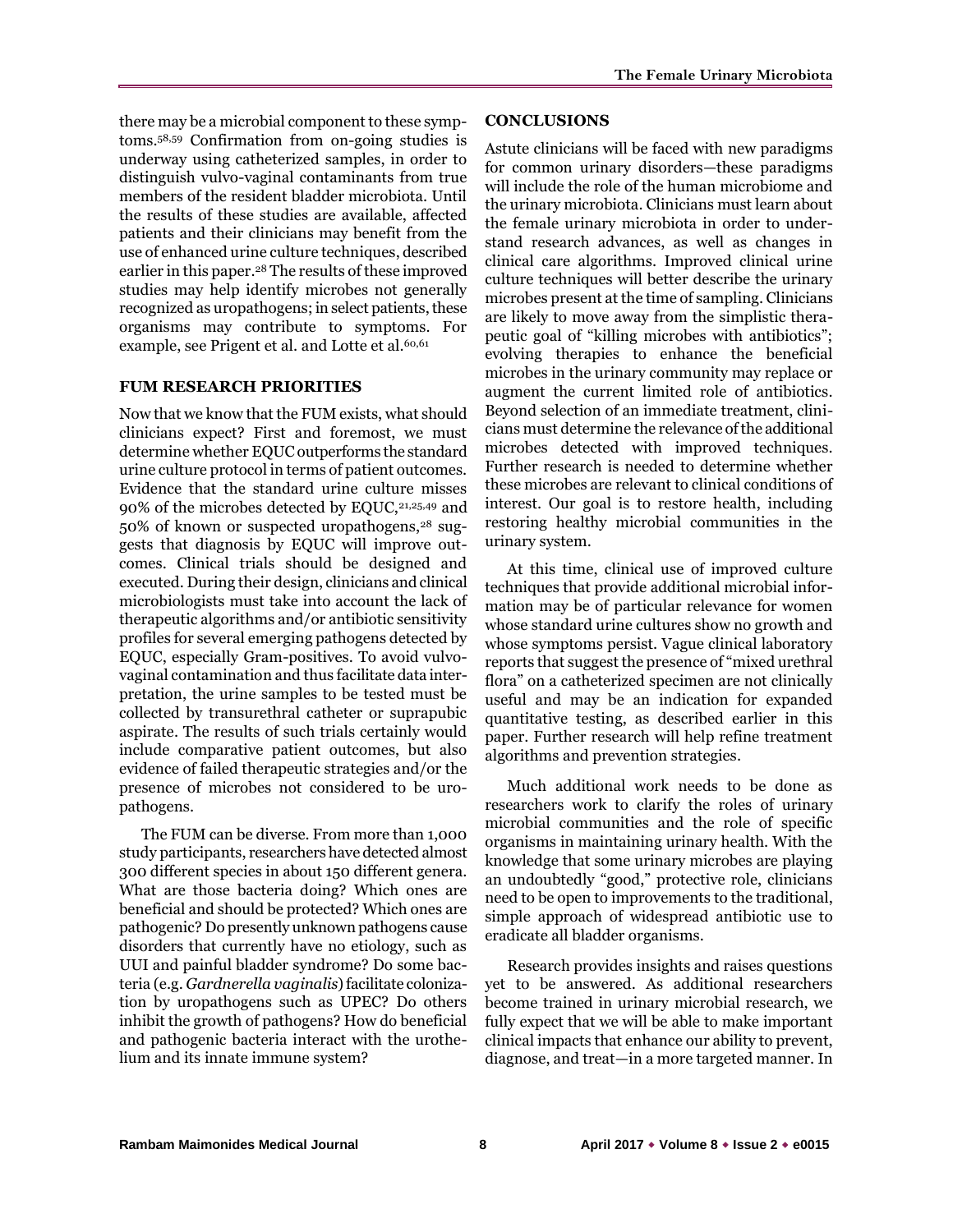addition we may have the opportunity to provide "peri-antibiotic" care to optimize the urinary microbial community before, during, or after clinically indicated antibiotic use. These studies will be augmented by important studies of the immune functions of the lower urinary tract, both in health and in disease. Many adult women will not develop lower urinary disorders—incontinence or infection. Given that, it is indeed startling that, in 2017, we still do not understand many basic functions of the lower urinary tract and how those systems stay healthy, preventing UTI and preserving urinary continence. Since all prior lower urinary research was done without knowledge of the female urinary microbiota research, much prior work may need to be repeated or reinterpreted with this new knowledge. We look forward to the opportunity to provide updated information in several years as this burgeoning area of research continues to flourish.

#### **REFERENCES**

- 1. Gao Z, Tseng CH, Pei Z, Blaser MJ. Molecular analysis of human forearm superficial skin bacterial biota. Proc Natl Acad Sci U S A 2007;104:2927–32. [Crossref](https://doi.org/10.1073/pnas.0607077104)
- 2. Grice EA, Kong HH, Conlan S, et al. Topographical and temporal diversity of the human skin micro-biome. Science 2009;324:1190-2[. Crossref](https://doi.org/10.1126/science.1171700)
- 3. Eckburg PB, Bik EM, Bernstein CN, et al. Diversity of the human intestinal microbial flora. Science 2005; 308:1635–8[. Crossref](https://doi.org/10.1126/science.1110591)
- 4. Turnbaugh PJ, Hamady M, Yatsunenko T, et al. A core gut microbiome in obese and lean twins. Nature 2009;457:480–4. [Crossref](https://doi.org/10.1038/nature07540)
- 5. Frank DN, St Amand AL, Feldman RA, Boedeker EC, Harpaz N, Pace NR. Molecular-phylogenetic characterization of microbial community imbalances in human inflammatory bowel diseases. Proc Natl Acad Sci U S A 2007;104:13780–5. [Crossref](https://doi.org/10.1073/pnas.0706625104)
- 6. Nasidze I, Li J, Quinque D, Tang K, Stoneking M. Global diversity in the human salivary microbiome. Genome Res 2009;19:636–43. [Crossref](https://doi.org/10.1101/gr.084616.108)
- 7. Nasidze I, Quinque D, Li J, Li M, Tang K, Stoneking M. Comparative analysis of human saliva microbiome diversity by barcoded pyrosequencing and cloning approaches. Anal Biochem 2009;391:64–8[. Crossref](https://doi.org/10.1016/j.ab.2009.04.034)
- 8. Paster BJ, Boches SK, Galvin JL, et al. Bacterial diversity in human subgingival plaque. J Bacteriol 2001;183:3770–83[. Crossref](https://doi.org/10.1128/JB.183.12.3770-3783.2001)
- 9. Fredricks DN, Fiedler TL, Marrazzo JM. Molecular identification of bacteria associated with bacterial vaginosis. N Engl J Med 2005;353:1899–911[. Crossref](https://doi.org/10.1056/NEJMoa043802)
- 10. Hyman RW, Fukushima M, Diamond L, Kumm J, Giudice LC, Davis RW. Microbes on the human vaginal epithelium. Proc Natl Acad Sci U S A 2005; 102:7952–7[. Crossref](https://doi.org/10.1073/pnas.0503236102)
- 11. Oakley BB, Fiedler TL, Marrazzo JM, Fredricks DN. Diversity of human vaginal bacterial communities and associations with clinically defined bacterial vaginosis. Appl Environ Microbiol 2008;74:4898– 909. [Crossref](https://doi.org/10.1128/AEM.02884-07)
- 12. Zhou X, Brown CJ, Abdo Z, et al. Differences in the composition of vaginal microbial communities found in healthy Caucasian and black women. ISME J 2007;1:121–33. [Crossref](https://doi.org/10.1038/ismej.2007.12)
- 13. Neu J, Walker WA. Necrotizing enterocolitis. N Engl J Med 2011;364:255–64[. Crossref](https://doi.org/10.1056/NEJMra1005408)
- 14. Cox MJ, Allgaier M, Taylor B, et al. Airway microbiota and pathogen abundance in age-stratified cystic fibrosis patients. PLoS One 2010;5:e11044. [Crossref](https://doi.org/10.1371/journal.pone.0011044)
- 15. Ravel J, Gajer P, Abdo Z, et al. Vaginal microbiome of reproductive-age women. Proc Natl Acad Sci U S A 2011;108(Suppl 1):4680–7. [Crossref](https://doi.org/10.1073/pnas.1002611107)
- 16. Qin J, Li R, Raes J, et al. A human gut microbial gene catalogue established by metagenomic sequencing. Nature 2010;464:59–65[. Crossref](https://doi.org/10.1038/nature08821)
- 17. Solt I, Cohavy O. The great obstetrical syndromes and the human microbiome—a new frontier. Rambam Maimonides Med J 2012;3:e0009. [Crossref](https://doi.org/10.5041/RMMJ.10076)
- 18. Schroeder BO, Backhed F. Signals from the gut microbiota to distant organs in physiology and disease. Nat Med 2016;22:1079–89. [Crossref](https://doi.org/10.1038/nm.4185)
- 19. Gough E, Shaikh H, Manges AR. Systematic review of intestinal microbiota transplantation (fecal bacteriotherapy) for recurrent *Clostridium difficile* infection. Clin Infect Dis 2011;53:994–1002[. Crossref](https://doi.org/10.1093/cid/cir632)
- 20. Karstens L, Asquith M, Davin S, et al. Does the urinary microbiome play a role in urgency urinary incontinence and its severity? Front Cell Infect Microbiol 2016;6:78[. Crossref](https://doi.org/10.3389/fcimb.2016.00078)
- 21. Pearce MM, Hilt EE, Rosenfeld AB, et al. The female urinary microbiome: a comparison of women with and without urgency urinary incontinence. MBio 2014;5:e01283–14. [Crossref](https://doi.org/10.1128/mBio.01283-14)
- 22. Pearce MM, Zilliox MJ, Rosenfeld AB, et al. The female urinary microbiome in urgency urinary incontinence. Am J Obstet Gynecol 2015;213:347.e1–11.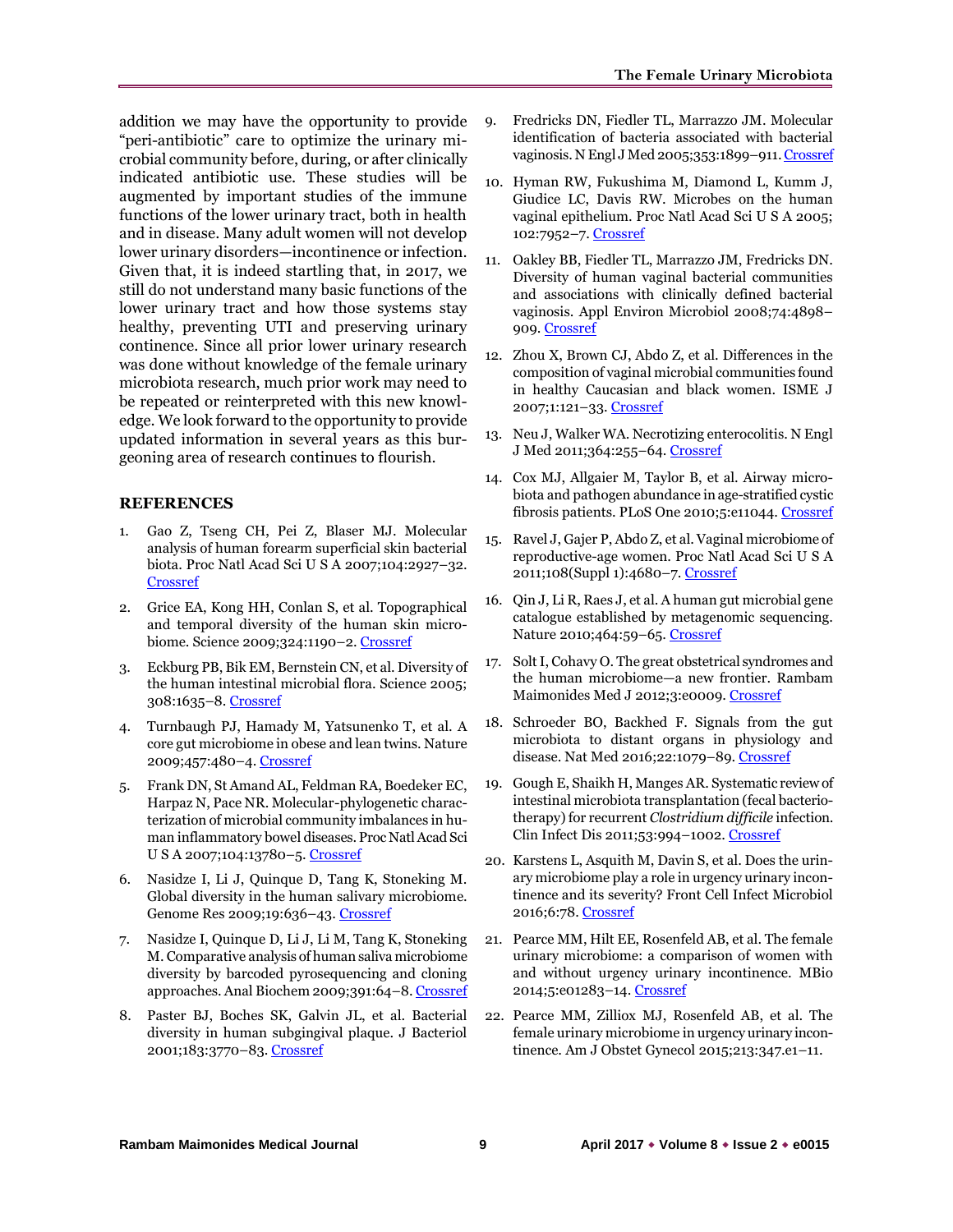- 23. Wolfe AJ, Toh E, Shibata N, et al. Evidence of uncultivated bacteria in the adult female bladder. J Clin Microbiol 2012;50:1376–83. [Crossref](https://doi.org/10.1128/JCM.05852-11)
- 24. Coorevits L, Heytens S, Boelens J, Claeys G. The resident microflora of voided midstream urine of healthy controls: standard versus expanded urine culture protocols. Eur J Clin Microbiol Infect Dis 2017;36:635–9[. Crossref](https://doi.org/10.1007/s10096-016-2839-x)
- 25. Hilt EE, McKinley K, Pearce MM, et al. Urine is not sterile: use of enhanced urine culture techniques to detect resident bacterial flora in the adult female bladder. J Clin Microbiol 2014;52:871–6. [Crossref](https://doi.org/10.1128/JCM.02876-13)
- 26. Khasriya R, Sathiananthamoorthy S, Ismail S, et al. Spectrum of bacterial colonization associated with urothelial cells from patients with chronic lower urinary tract symptoms. J Clin Microbiol 2013;51:2054– 62[. Crossref](https://doi.org/10.1128/JCM.03314-12)
- 27. Brubaker L, Nager CW, Richter HE, et al. Urinary bacteria in adult women with urgency urinary incon-tinence. Int Urogynecol J 2014;25:1179-84[. Crossref](https://doi.org/10.1007/s00192-013-2325-2)
- 28. Price TK, Dune T, Hilt EE, et al. The clinical urine culture: enhanced techniques improve detection of clinically relevant microorganisms. Clin Microbiol 2016;54:1216–22. [Crossref](https://doi.org/10.1128/JCM.00044-16)
- 29. Santiago-Rodriguez TM, Ly M, Bonilla N, Pride DT. The human urine virome in association with urinary tract infections. Front Microbiol 2015;6:14[. Crossref](https://doi.org/10.3389/fmicb.2015.00014)
- 30. Ley RE, Turnbaugh PJ, Klein S, Gordon JI. Microbial ecology: human gut microbes associated with obesity. Nature 2006;444:1022–3[. Crossref](https://doi.org/10.1038/4441022a)
- 31. Human Microbiome Project Consortium. Structure, function and diversity of the healthy human microbiome. Nature 2012;486:207–14. [Crossref](https://doi.org/10.1038/nature11234)
- 32. Caporaso JG, Lauber CL, Costello EK, et al. Moving pictures of the human microbiome. Genome Biol 2011;12:R50[. Crossref](https://doi.org/10.1186/gb-2011-12-5-r50)
- 33. Arumugam M, Raes J, Pelletier E, et al. Enterotypes of the human gut microbiome. Nature 2011;473:174– 80. [Crossref](https://doi.org/10.1038/nature09944)
- 34. Wu GD, Chen J, Hoffmann C, et al. Linking longterm dietary patterns with gut microbial enterotypes. Science 2011;334:105–8[. Crossref](https://doi.org/10.1126/science.1208344)
- 35. Quince C, Lundin EE, Andreasson AN, et al. The impact of Crohn's disease genes on healthy human gut microbiota: a pilot study. Gut 2013;62:952–4. [Crossref](https://doi.org/10.1136/gutjnl-2012-304214)
- 36. Lloyd-Price J, Abu-Ali G, Huttenhower C. The healthy human microbiome. Genome Med 2016;8:51. [Crossref](https://doi.org/10.1186/s13073-016-0307-y)
- 37. Tadic SD, Griffiths D, Schaefer W, Cheng CI, Resnick NM. Brain activity measured by functional magnetic

resonance imaging is related to patient reported urgency urinary incontinence severity. J Urol 2010; 183:221–8[. Crossref](https://doi.org/10.1016/j.juro.2009.08.155)

- 38. Kass EH. Pyelonephritis and bacteriuria. A major problem in preventive medicine. Ann Intern Med 1962;56:46–53[. Crossref](https://doi.org/10.7326/0003-4819-56-1-46)
- 39. Hooton TM, Roberts PL, Cox ME, Stapleton AE. Voided midstream urine culture and acute cystitis in premenopausal women. N Engl J Med 2013;369: 1883–91[. Crossref](https://doi.org/10.1056/NEJMoa1302186)
- 40. Lipsky BA, Ireton RC, Fihn SD, Hackett R, Berger RE. Diagnosis of bacteriuria in men: specimen collection and culture interpretation. J Infect Dis 1987;155:847–54[. Crossref](https://doi.org/10.1093/infdis/155.5.847)
- 41. Stamm WE. Recent developments in the diagnosis and treatment of urinary tract infections. West J Med 1982;137:213–20.
- 42. Stark, RP and Maki DG. Bacteriuria in the catheterized patient. What quantitative level of bacteriuria is relevant? N Engl J Med 1984;311:560–4[. Crossref](https://doi.org/10.1056/nejm198408303110903)
- 43. Whitman WB, Goodfellow M, Kämpfer P, et al., eds. Bergey's Manual of Systematic Bacteriology. New York, NY: Springer-Verlag; 2012.
- 44. Jorgensen JH, Pfaller MA, Carroll KC, et al., eds. Manual of Clinical Microbiology. Washington, DC: ASM Press; 2011.
- 45. Conway T, Cohen PS. Commensal and pathogenic Escherichia coli metabolism in the gut. Microbiol Spectr 2015;3(3).
- 46. Dubnau D, Smith I, Morell P, Marmur J. Gene conservation in Bacillus species. I. Conserved genetic and nucleic acid base sequence homologies. Proc Natl Acad Sci U S A 1965;54:491–8. [Crossref](https://doi.org/10.1073/pnas.54.2.491)
- 47. Woese CR, Fox GE. Phylogenetic structure of the prokaryotic domain: the primary kingdoms. Proc Natl Acad Sci U S A 1997;74:5088–90. [Crossref](https://doi.org/10.1073/pnas.74.11.5088)
- 48. Van de Peer Y, Chapelle S, De Wachter R. A quantitative map of nucleotide substitution rates in bacterial rRNA. Nucleic Acids Res 1996;24:3381–91. [Crossref](https://doi.org/10.1093/nar/24.17.3381)
- 49. Thomas-White KJ, Hilt EE, Fok C, et al. Incontinence medication response relates to the female urinary microbiota. Int Urogynecol J 2016;27:723–33. **[Crossref](https://doi.org/10.1007/s00192-015-2847-x)**
- 50. Thomas-White KJ, Kliethermes S, Rickey L, et al. Evaluation of the urinary microbiota of women with uncomplicated stress urinary incontinence. Am J Obstet Gynecol 2017;216:55.e1–55.e16.
- 51. Aroutcheva A, Gariti D, Simon M, et al. Defense factors of vaginal lactobacilli. Am J Obstet Gynecol 2001;185:375–9. [Crossref](https://doi.org/10.1067/mob.2001.115867)